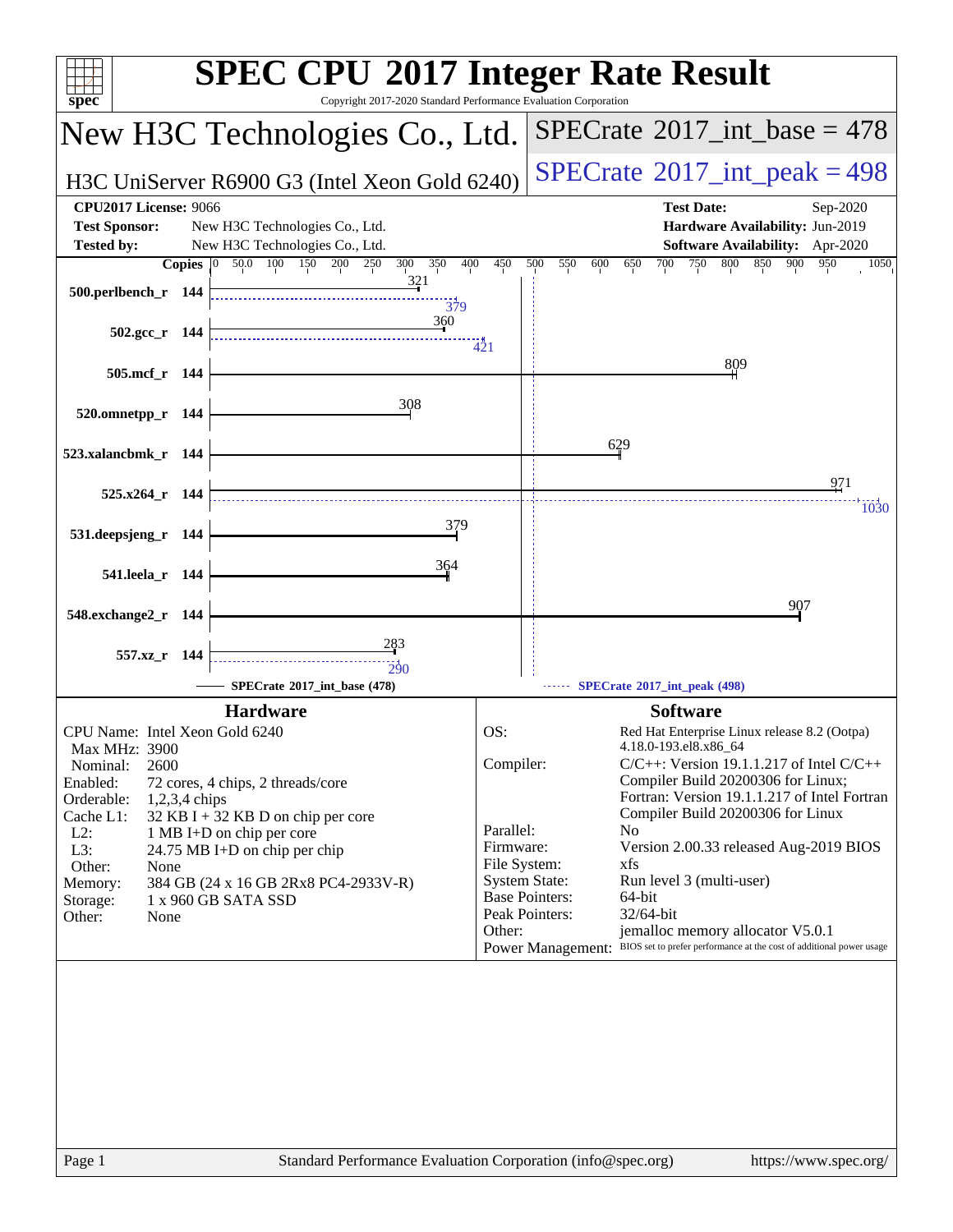

Copyright 2017-2020 Standard Performance Evaluation Corporation

# New H3C Technologies Co., Ltd.

H3C UniServer R6900 G3 (Intel Xeon Gold 6240) [SPECrate](http://www.spec.org/auto/cpu2017/Docs/result-fields.html#SPECrate2017intpeak)<sup>®</sup>[2017\\_int\\_peak = 4](http://www.spec.org/auto/cpu2017/Docs/result-fields.html#SPECrate2017intpeak)98

 $SPECTate@2017_int\_base = 478$ 

**[CPU2017 License:](http://www.spec.org/auto/cpu2017/Docs/result-fields.html#CPU2017License)** 9066 **[Test Date:](http://www.spec.org/auto/cpu2017/Docs/result-fields.html#TestDate)** Sep-2020

**[Test Sponsor:](http://www.spec.org/auto/cpu2017/Docs/result-fields.html#TestSponsor)** New H3C Technologies Co., Ltd. **[Hardware Availability:](http://www.spec.org/auto/cpu2017/Docs/result-fields.html#HardwareAvailability)** Jun-2019 **[Tested by:](http://www.spec.org/auto/cpu2017/Docs/result-fields.html#Testedby)** New H3C Technologies Co., Ltd. **[Software Availability:](http://www.spec.org/auto/cpu2017/Docs/result-fields.html#SoftwareAvailability)** Apr-2020

### **[Results Table](http://www.spec.org/auto/cpu2017/Docs/result-fields.html#ResultsTable)**

|                                          | <b>Base</b>   |                |            |                | <b>Peak</b> |                |       |               |                |              |                |              |                |              |
|------------------------------------------|---------------|----------------|------------|----------------|-------------|----------------|-------|---------------|----------------|--------------|----------------|--------------|----------------|--------------|
| <b>Benchmark</b>                         | <b>Copies</b> | <b>Seconds</b> | Ratio      | <b>Seconds</b> | Ratio       | <b>Seconds</b> | Ratio | <b>Copies</b> | <b>Seconds</b> | <b>Ratio</b> | <b>Seconds</b> | <b>Ratio</b> | <b>Seconds</b> | <b>Ratio</b> |
| $500.$ perlbench_r                       | 144           | 714            | 321        | 720            | 319         | 715            | 321   | 144           | 606            | 378          | 605            | 379          | 605            | 379          |
| $502.\text{sec}$ _r                      | 144           | 569            | 358        | 565            | 361         | 567            | 360   | 144           | 484            | 421          | 487            | 419          | 484            | 421          |
| $505$ .mcf $r$                           | 144           | 290            | 804        | 288            | 809         | 288            | 809   | 144           | 290            | 804          | 288            | 809          | 288            | 809          |
| 520.omnetpp_r                            | 144           | 615            | 307        | 614            | 308         | 614            | 308   | 144           | 615            | 307          | 614            | 308          | 614            | 308          |
| 523.xalancbmk r                          | 144           | 242            | 629        | 242            | 629         | 241            | 632   | 144           | 242            | <u>629</u>   | 242            | 629          | 241            | 632          |
| 525.x264 r                               | 144           | 260            | 971        | 262            | 962         | 260            | 971   | 144           | 253            | 997          | 245            | 1030         | 245            | 1030         |
| 531.deepsjeng_r                          | 144           | 436            | 379        | 435            | 379         | 434            | 380   | 144           | 436            | 379          | 435            | 379          | 434            | 380          |
| 541.leela r                              | 144           | 655            | 364        | 650            | 367         | 657            | 363   | 144           | 655            | 364          | 650            | 367          | 657            | 363          |
| 548.exchange2_r                          | 144           | 417            | 905        | 416            | 907         | 416            | 907   | 144           | 417            | 905          | 416            | 907          | 416            | 907          |
| 557.xz r                                 | 144           | 549            | 283        | 546            | 285         | 550            | 283   | 144           | 536            | 290          | 536            | 290          | 536            | 290          |
| $SPECrate^{\circ}2017$ int base =<br>478 |               |                |            |                |             |                |       |               |                |              |                |              |                |              |
| $CDP2Q \rightarrow 0.04E + 1$            |               |                | $\sqrt{2}$ |                |             |                |       |               |                |              |                |              |                |              |

**[SPECrate](http://www.spec.org/auto/cpu2017/Docs/result-fields.html#SPECrate2017intpeak)[2017\\_int\\_peak =](http://www.spec.org/auto/cpu2017/Docs/result-fields.html#SPECrate2017intpeak) 498**

Results appear in the [order in which they were run](http://www.spec.org/auto/cpu2017/Docs/result-fields.html#RunOrder). Bold underlined text [indicates a median measurement](http://www.spec.org/auto/cpu2017/Docs/result-fields.html#Median).

### **[Compiler Notes](http://www.spec.org/auto/cpu2017/Docs/result-fields.html#CompilerNotes)**

The inconsistent Compiler version information under Compiler Version section is due to a discrepancy in Intel Compiler. The correct version of C/C++ compiler is: Version 19.1.1.217 Build 20200306 Compiler for Linux The correct version of Fortran compiler is: Version 19.1.1.217 Build 20200306 Compiler for Linux

### **[Submit Notes](http://www.spec.org/auto/cpu2017/Docs/result-fields.html#SubmitNotes)**

 The numactl mechanism was used to bind copies to processors. The config file option 'submit' was used to generate numactl commands to bind each copy to a specific processor. For details, please see the config file.

### **[Operating System Notes](http://www.spec.org/auto/cpu2017/Docs/result-fields.html#OperatingSystemNotes)**

Stack size set to unlimited using "ulimit -s unlimited"

### **[Environment Variables Notes](http://www.spec.org/auto/cpu2017/Docs/result-fields.html#EnvironmentVariablesNotes)**

```
Environment variables set by runcpu before the start of the run:
LD_LIBRARY_PATH =
      "/home/speccpu/lib/intel64:/home/speccpu/lib/ia32:/home/speccpu/je5.0.1-
      32"
MALLOC_CONF = "retain:true"
```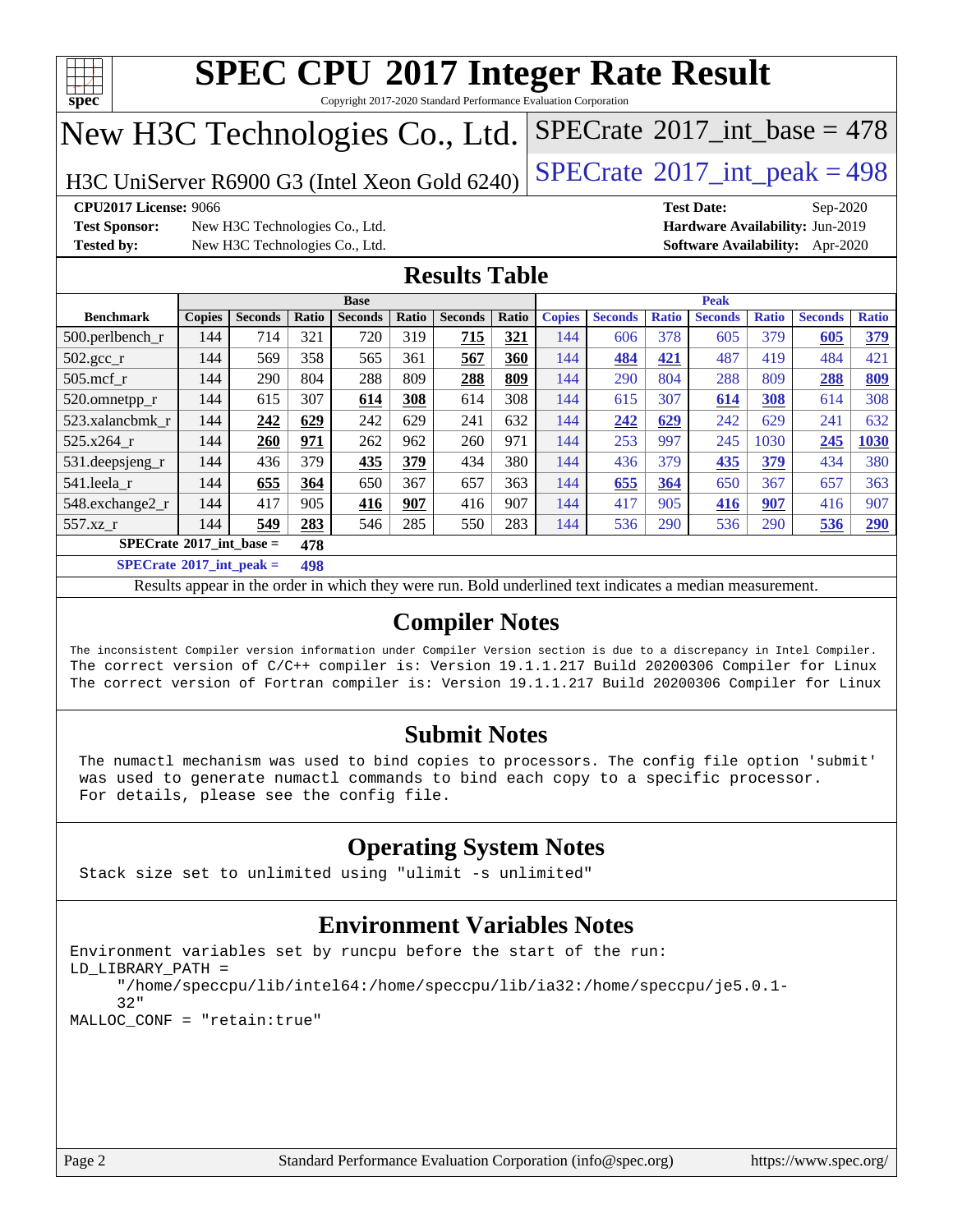| v<br>г |  |  |  |  |  |  |
|--------|--|--|--|--|--|--|

Copyright 2017-2020 Standard Performance Evaluation Corporation

## New H3C Technologies Co., Ltd.

H3C UniServer R6900 G3 (Intel Xeon Gold 6240)  $\left|$  [SPECrate](http://www.spec.org/auto/cpu2017/Docs/result-fields.html#SPECrate2017intpeak)<sup>®</sup>[2017\\_int\\_peak = 4](http://www.spec.org/auto/cpu2017/Docs/result-fields.html#SPECrate2017intpeak)98

 $SPECTate$ <sup>®</sup>[2017\\_int\\_base =](http://www.spec.org/auto/cpu2017/Docs/result-fields.html#SPECrate2017intbase) 478

#### **[CPU2017 License:](http://www.spec.org/auto/cpu2017/Docs/result-fields.html#CPU2017License)** 9066 **[Test Date:](http://www.spec.org/auto/cpu2017/Docs/result-fields.html#TestDate)** Sep-2020

**[Test Sponsor:](http://www.spec.org/auto/cpu2017/Docs/result-fields.html#TestSponsor)** New H3C Technologies Co., Ltd. **[Hardware Availability:](http://www.spec.org/auto/cpu2017/Docs/result-fields.html#HardwareAvailability)** Jun-2019 **[Tested by:](http://www.spec.org/auto/cpu2017/Docs/result-fields.html#Testedby)** New H3C Technologies Co., Ltd. **[Software Availability:](http://www.spec.org/auto/cpu2017/Docs/result-fields.html#SoftwareAvailability)** Apr-2020

#### **[General Notes](http://www.spec.org/auto/cpu2017/Docs/result-fields.html#GeneralNotes)**

 Binaries compiled on a system with 1x Intel Core i9-7980XE CPU + 64GB RAM memory using Redhat Enterprise Linux 8.0 NA: The test sponsor attests, as of date of publication, that CVE-2017-5754 (Meltdown) is mitigated in the system as tested and documented. Yes: The test sponsor attests, as of date of publication, that CVE-2017-5753 (Spectre variant 1) is mitigated in the system as tested and documented. Yes: The test sponsor attests, as of date of publication, that CVE-2017-5715 (Spectre variant 2) is mitigated in the system as tested and documented. Transparent Huge Pages enabled by default Prior to runcpu invocation Filesystem page cache synced and cleared with: sync; echo 3> /proc/sys/vm/drop\_caches runcpu command invoked through numactl i.e.: numactl --interleave=all runcpu <etc> jemalloc, a general purpose malloc implementation built with the RedHat Enterprise 7.5, and the system compiler gcc 4.8.5 sources available from jemalloc.net or<https://github.com/jemalloc/jemalloc/releases>

#### **[Platform Notes](http://www.spec.org/auto/cpu2017/Docs/result-fields.html#PlatformNotes)**

 BIOS settings: Set SNC to Enabled Set IMC Interleaving to 1-way Interleave Set Patrol Scrub to Disabled Sysinfo program /home/speccpu/bin/sysinfo Rev: r6365 of 2019-08-21 295195f888a3d7edb1e6e46a485a0011 running on localhost.localdomain Tue Sep 22 10:57:09 2020 SUT (System Under Test) info as seen by some common utilities. For more information on this section, see <https://www.spec.org/cpu2017/Docs/config.html#sysinfo> From /proc/cpuinfo model name : Intel(R) Xeon(R) Gold 6240 CPU @ 2.60GHz 4 "physical id"s (chips) 144 "processors" cores, siblings (Caution: counting these is hw and system dependent. The following excerpts from /proc/cpuinfo might not be reliable. Use with caution.) cpu cores : 18 siblings : 36 physical 0: cores 0 1 2 3 4 8 9 10 11 16 17 18 19 20 24 25 26 27 physical 1: cores 0 1 2 3 4 8 9 10 11 16 17 18 19 20 24 25 26 27 physical 2: cores 0 1 2 3 4 8 9 10 11 16 17 18 19 20 24 25 26 27 physical 3: cores 0 1 2 3 4 8 9 10 11 16 17 18 19 20 24 25 26 27

**(Continued on next page)**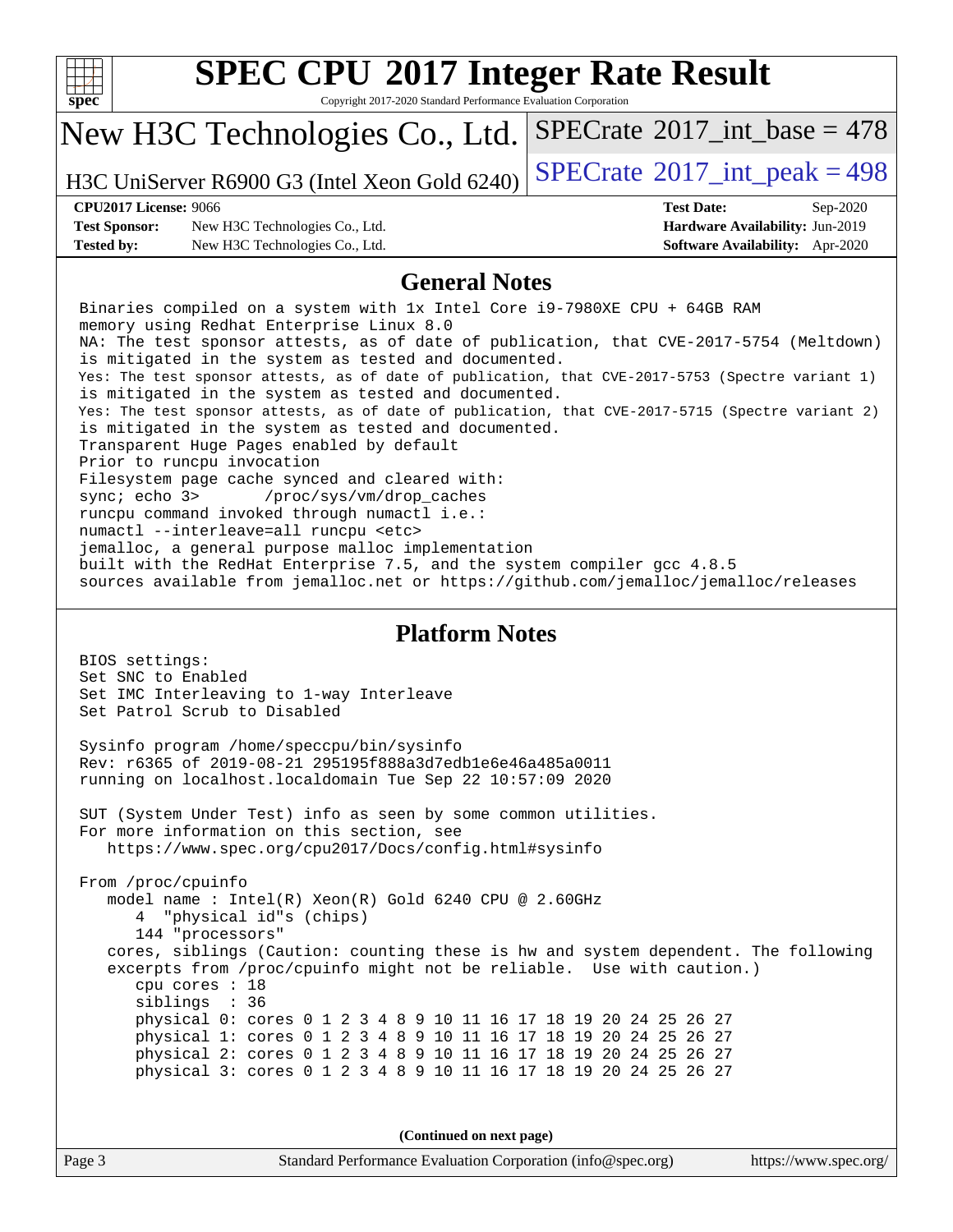

Copyright 2017-2020 Standard Performance Evaluation Corporation

# New H3C Technologies Co., Ltd.

H3C UniServer R6900 G3 (Intel Xeon Gold 6240) [SPECrate](http://www.spec.org/auto/cpu2017/Docs/result-fields.html#SPECrate2017intpeak)<sup>®</sup>[2017\\_int\\_peak = 4](http://www.spec.org/auto/cpu2017/Docs/result-fields.html#SPECrate2017intpeak)98

 $SPECrate$ <sup>®</sup>[2017\\_int\\_base =](http://www.spec.org/auto/cpu2017/Docs/result-fields.html#SPECrate2017intbase) 478

**[Test Sponsor:](http://www.spec.org/auto/cpu2017/Docs/result-fields.html#TestSponsor)** New H3C Technologies Co., Ltd. **[Hardware Availability:](http://www.spec.org/auto/cpu2017/Docs/result-fields.html#HardwareAvailability)** Jun-2019 **[Tested by:](http://www.spec.org/auto/cpu2017/Docs/result-fields.html#Testedby)** New H3C Technologies Co., Ltd. **[Software Availability:](http://www.spec.org/auto/cpu2017/Docs/result-fields.html#SoftwareAvailability)** Apr-2020

**[CPU2017 License:](http://www.spec.org/auto/cpu2017/Docs/result-fields.html#CPU2017License)** 9066 **[Test Date:](http://www.spec.org/auto/cpu2017/Docs/result-fields.html#TestDate)** Sep-2020

#### **[Platform Notes \(Continued\)](http://www.spec.org/auto/cpu2017/Docs/result-fields.html#PlatformNotes)**

| From 1scpu:                  |                                                                                      |
|------------------------------|--------------------------------------------------------------------------------------|
| Architecture:                | x86 64                                                                               |
| $CPU$ op-mode( $s$ ):        | $32$ -bit, $64$ -bit                                                                 |
| Byte Order:                  | Little Endian                                                                        |
| CPU(s):                      | 144                                                                                  |
| On-line CPU(s) list: $0-143$ |                                                                                      |
| Thread( $s$ ) per core:      | 2                                                                                    |
| $Core(s)$ per socket:        | 18                                                                                   |
| Socket(s):                   | 4                                                                                    |
| NUMA $node(s):$              | 8                                                                                    |
| Vendor ID:                   | GenuineIntel                                                                         |
| CPU family:                  | 6                                                                                    |
| Model:                       | 85                                                                                   |
| Model name:                  | $Intel(R)$ Xeon $(R)$ Gold 6240 CPU @ 2.60GHz                                        |
| Stepping:                    | 7                                                                                    |
| CPU MHz:                     | 3738.590                                                                             |
| CPU max MHz:                 | 3900.0000                                                                            |
| CPU min MHz:                 | 1000.0000                                                                            |
| BogoMIPS:                    | 5200.00                                                                              |
| Virtualization:              | $VT - x$                                                                             |
| Lld cache:                   | 32K                                                                                  |
| Lli cache:                   | 32K                                                                                  |
| $L2$ cache:                  | 1024K                                                                                |
| L3 cache:                    | 25344K                                                                               |
| NUMA node0 CPU(s):           | $0-2, 5, 6, 9, 10, 14, 15, 72-74, 77, 78, 81, 82, 86, 87$                            |
| NUMA nodel $CPU(s):$         | 3, 4, 7, 8, 11-13, 16, 17, 75, 76, 79, 80, 83-85, 88, 89                             |
| NUMA $node2$ $CPU(s):$       | 18-20, 23, 24, 27, 28, 32, 33, 90-92, 95, 96, 99, 100, 104, 105                      |
| NUMA $node3$ CPU $(s)$ :     | 21, 22, 25, 26, 29-31, 34, 35, 93, 94, 97, 98, 101-103, 106, 107                     |
| NUMA $node4$ $CPU(s):$       | 36-38, 41, 42, 45, 46, 50, 51, 108-110, 113, 114, 117, 118, 122, 123                 |
| NUMA node5 $CPU(s):$         | 39, 40, 43, 44, 47-49, 52, 53, 111, 112, 115, 116, 119-121, 124, 125                 |
| NUMA node6 $CPU(s):$         | 54-56, 59, 60, 63, 64, 68, 69, 126-128, 131, 132, 135, 136, 140, 141                 |
| NUMA node7 CPU(s):           | 57, 58, 61, 62, 65-67, 70, 71, 129, 130, 133, 134, 137-139, 142, 143                 |
| Flaqs:                       | fpu vme de pse tsc msr pae mce cx8 apic sep mtrr pge mca cmov                        |
|                              | pat pse36 clflush dts acpi mmx fxsr sse sse2 ss ht tm pbe syscall nx pdpe1qb rdtscp  |
|                              | lm constant_tsc art arch_perfmon pebs bts rep_good nopl xtopology nonstop_tsc cpuid  |
|                              | aperfmperf pni pclmulqdq dtes64 monitor ds_cpl vmx smx est tm2 ssse3 sdbg fma cx16   |
|                              | xtpr pdcm pcid dca sse4_1 sse4_2 x2apic movbe popcnt tsc_deadline_timer aes xsave    |
|                              | avx f16c rdrand lahf_lm abm 3dnowprefetch cpuid_fault epb cat_13 cdp_13              |
|                              | invpcid_single intel_ppin ssbd mba ibrs ibpb stibp ibrs_enhanced tpr_shadow vnmi     |
|                              | flexpriority ept vpid fsgsbase tsc_adjust bmil hle avx2 smep bmi2 erms invpcid rtm   |
|                              | cqm mpx rdt_a avx512f avx512dq rdseed adx smap clflushopt clwb intel_pt avx512cd     |
|                              | avx512bw avx512vl xsaveopt xsavec xgetbvl xsaves cgm_llc cgm_occup_llc cgm_mbm_total |
|                              | cqm_mbm_local dtherm ida arat pln pts pku ospke avx512_vnni md_clear flush_l1d       |
| arch_capabilities            |                                                                                      |
|                              |                                                                                      |
| /proc/cpuinfo cache data     |                                                                                      |
| cache size : 25344 KB        |                                                                                      |

**(Continued on next page)**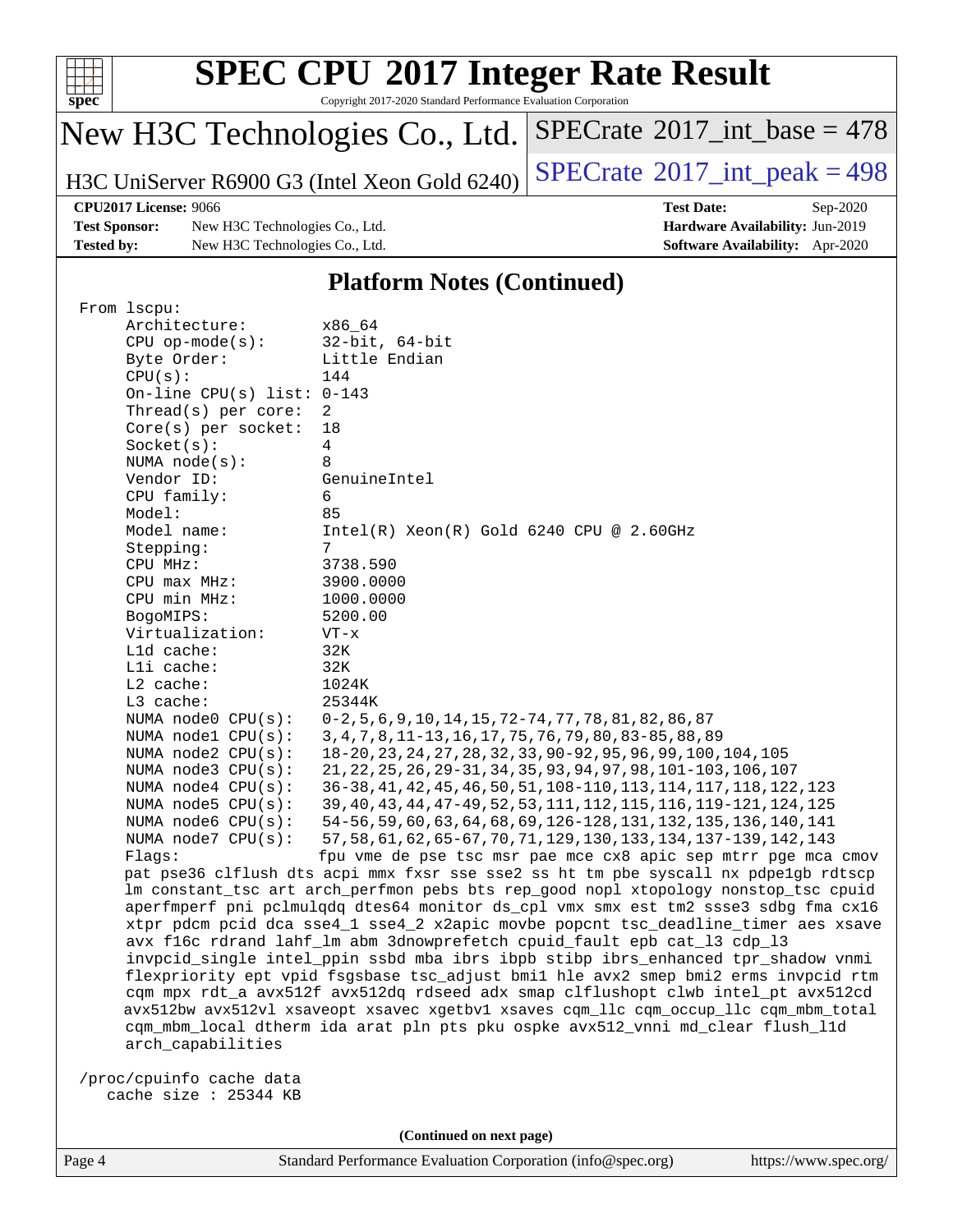

Copyright 2017-2020 Standard Performance Evaluation Corporation

# New H3C Technologies Co., Ltd.

H3C UniServer R6900 G3 (Intel Xeon Gold 6240) [SPECrate](http://www.spec.org/auto/cpu2017/Docs/result-fields.html#SPECrate2017intpeak)<sup>®</sup>[2017\\_int\\_peak = 4](http://www.spec.org/auto/cpu2017/Docs/result-fields.html#SPECrate2017intpeak)98

 $SPECrate$ <sup>®</sup>[2017\\_int\\_base =](http://www.spec.org/auto/cpu2017/Docs/result-fields.html#SPECrate2017intbase) 478

**[Test Sponsor:](http://www.spec.org/auto/cpu2017/Docs/result-fields.html#TestSponsor)** New H3C Technologies Co., Ltd. **[Hardware Availability:](http://www.spec.org/auto/cpu2017/Docs/result-fields.html#HardwareAvailability)** Jun-2019 **[Tested by:](http://www.spec.org/auto/cpu2017/Docs/result-fields.html#Testedby)** New H3C Technologies Co., Ltd. **[Software Availability:](http://www.spec.org/auto/cpu2017/Docs/result-fields.html#SoftwareAvailability)** Apr-2020

**[CPU2017 License:](http://www.spec.org/auto/cpu2017/Docs/result-fields.html#CPU2017License)** 9066 **[Test Date:](http://www.spec.org/auto/cpu2017/Docs/result-fields.html#TestDate)** Sep-2020

#### **[Platform Notes \(Continued\)](http://www.spec.org/auto/cpu2017/Docs/result-fields.html#PlatformNotes)**

| From numactl --hardware WARNING: a numactl 'node' might or might not correspond to a |  |  |  |  |  |
|--------------------------------------------------------------------------------------|--|--|--|--|--|
| physical chip.                                                                       |  |  |  |  |  |
| $available: 8 nodes (0-7)$                                                           |  |  |  |  |  |
| node 0 cpus: 0 1 2 5 6 9 10 14 15 72 73 74 77 78 81 82 86 87                         |  |  |  |  |  |
| node 0 size: 46686 MB                                                                |  |  |  |  |  |
| node 0 free: 45246 MB                                                                |  |  |  |  |  |
| node 1 cpus: 3 4 7 8 11 12 13 16 17 75 76 79 80 83 84 85 88 89                       |  |  |  |  |  |
| node 1 size: 48379 MB                                                                |  |  |  |  |  |
| node 1 free: 48092 MB                                                                |  |  |  |  |  |
| node 2 cpus: 18 19 20 23 24 27 28 32 33 90 91 92 95 96 99 100 104 105                |  |  |  |  |  |
| node 2 size: 48379 MB                                                                |  |  |  |  |  |
| node 2 free: 48256 MB                                                                |  |  |  |  |  |
| node 3 cpus: 21 22 25 26 29 30 31 34 35 93 94 97 98 101 102 103 106 107              |  |  |  |  |  |
| node 3 size: 48379 MB                                                                |  |  |  |  |  |
| node 3 free: 48262 MB                                                                |  |  |  |  |  |
| node 4 cpus: 36 37 38 41 42 45 46 50 51 108 109 110 113 114 117 118 122 123          |  |  |  |  |  |
| node 4 size: 48379 MB                                                                |  |  |  |  |  |
| node 4 free: 48221 MB                                                                |  |  |  |  |  |
| node 5 cpus: 39 40 43 44 47 48 49 52 53 111 112 115 116 119 120 121 124 125          |  |  |  |  |  |
| node 5 size: 48352 MB                                                                |  |  |  |  |  |
| node 5 free: 48135 MB                                                                |  |  |  |  |  |
| node 6 cpus: 54 55 56 59 60 63 64 68 69 126 127 128 131 132 135 136 140 141          |  |  |  |  |  |
| node 6 size: 48379 MB                                                                |  |  |  |  |  |
| node 6 free: 48255 MB                                                                |  |  |  |  |  |
| node 7 cpus: 57 58 61 62 65 66 67 70 71 129 130 133 134 137 138 139 142 143          |  |  |  |  |  |
| node 7 size: 48377 MB                                                                |  |  |  |  |  |
| node 7 free: 48199 MB                                                                |  |  |  |  |  |
| node distances:                                                                      |  |  |  |  |  |
| node<br>$\overline{1}$<br>3 4 5<br>6 7<br>$\overline{\phantom{0}}$<br>2              |  |  |  |  |  |
| 21<br>0:<br>10<br>11<br>21<br>21<br>21<br>21<br>21                                   |  |  |  |  |  |
| 1:<br>11<br>10<br>21<br>21<br>21<br>21<br>21<br>21                                   |  |  |  |  |  |
| 2:<br>21<br>21<br>10<br>11<br>21<br>21<br>21<br>21                                   |  |  |  |  |  |
| 3:<br>21<br>10<br>21<br>11<br>21<br>21<br>21<br>21                                   |  |  |  |  |  |
| 4:<br>21<br>21<br>21<br>21<br>10<br>11<br>21<br>21<br>5:<br>21<br>21<br>21<br>21     |  |  |  |  |  |
| 11<br>10<br>21<br>21<br>6:<br>21<br>21<br>21<br>11<br>21<br>21<br>21                 |  |  |  |  |  |
| 10<br>7:<br>21<br>21<br>21<br>21<br>21 21<br>11<br>10                                |  |  |  |  |  |
|                                                                                      |  |  |  |  |  |
| From /proc/meminfo                                                                   |  |  |  |  |  |
| MemTotal:<br>394563156 kB                                                            |  |  |  |  |  |
| HugePages_Total:<br>0                                                                |  |  |  |  |  |
| Hugepagesize:<br>2048 kB                                                             |  |  |  |  |  |
|                                                                                      |  |  |  |  |  |
| From /etc/*release* /etc/*version*                                                   |  |  |  |  |  |
| os-release:                                                                          |  |  |  |  |  |
| NAME="Red Hat Enterprise Linux"                                                      |  |  |  |  |  |
|                                                                                      |  |  |  |  |  |
| (Continued on next page)                                                             |  |  |  |  |  |
|                                                                                      |  |  |  |  |  |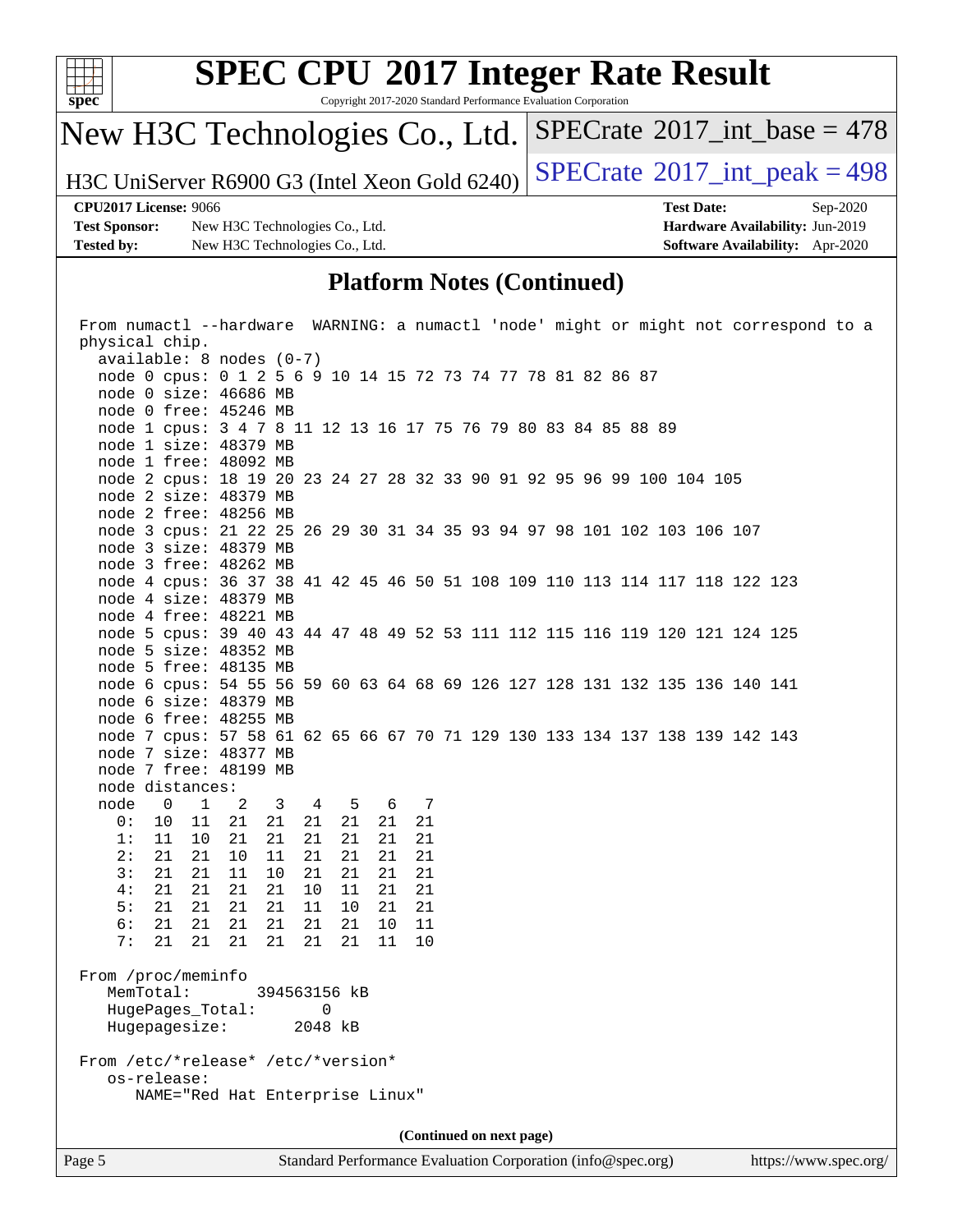

Copyright 2017-2020 Standard Performance Evaluation Corporation

New H3C Technologies Co., Ltd.

H3C UniServer R6900 G3 (Intel Xeon Gold 6240)  $\left|$  [SPECrate](http://www.spec.org/auto/cpu2017/Docs/result-fields.html#SPECrate2017intpeak)<sup>®</sup>[2017\\_int\\_peak = 4](http://www.spec.org/auto/cpu2017/Docs/result-fields.html#SPECrate2017intpeak)98

 $SPECTate$ <sup>®</sup>[2017\\_int\\_base =](http://www.spec.org/auto/cpu2017/Docs/result-fields.html#SPECrate2017intbase) 478

**[Test Sponsor:](http://www.spec.org/auto/cpu2017/Docs/result-fields.html#TestSponsor)** New H3C Technologies Co., Ltd. **[Hardware Availability:](http://www.spec.org/auto/cpu2017/Docs/result-fields.html#HardwareAvailability)** Jun-2019 **[Tested by:](http://www.spec.org/auto/cpu2017/Docs/result-fields.html#Testedby)** New H3C Technologies Co., Ltd. **[Software Availability:](http://www.spec.org/auto/cpu2017/Docs/result-fields.html#SoftwareAvailability)** Apr-2020

**[CPU2017 License:](http://www.spec.org/auto/cpu2017/Docs/result-fields.html#CPU2017License)** 9066 **[Test Date:](http://www.spec.org/auto/cpu2017/Docs/result-fields.html#TestDate)** Sep-2020

#### **[Platform Notes \(Continued\)](http://www.spec.org/auto/cpu2017/Docs/result-fields.html#PlatformNotes)**

Page 6 Standard Performance Evaluation Corporation [\(info@spec.org\)](mailto:info@spec.org) <https://www.spec.org/> VERSION="8.2 (Ootpa)" ID="rhel" ID\_LIKE="fedora" VERSION\_ID="8.2" PLATFORM\_ID="platform:el8" PRETTY\_NAME="Red Hat Enterprise Linux 8.2 (Ootpa)" ANSI\_COLOR="0;31" redhat-release: Red Hat Enterprise Linux release 8.2 (Ootpa) system-release: Red Hat Enterprise Linux release 8.2 (Ootpa) system-release-cpe: cpe:/o:redhat:enterprise\_linux:8.2:ga uname -a: Linux localhost.localdomain 4.18.0-193.el8.x86\_64 #1 SMP Fri Mar 27 14:35:58 UTC 2020 x86\_64 x86\_64 x86\_64 GNU/Linux Kernel self-reported vulnerability status: itlb\_multihit: KVM: Mitigation: Split huge pages CVE-2018-3620 (L1 Terminal Fault): Not affected Microarchitectural Data Sampling: Not affected CVE-2017-5754 (Meltdown): Not affected CVE-2018-3639 (Speculative Store Bypass): Mitigation: Speculative Store Bypass disabled via prctl and seccomp CVE-2017-5753 (Spectre variant 1): Mitigation: usercopy/swapgs barriers and \_\_user pointer sanitization CVE-2017-5715 (Spectre variant 2): Mitigation: Enhanced IBRS, IBPB: conditional, RSB filling tsx\_async\_abort: Mitigation: Clear CPU buffers; SMT vulnerable run-level 3 Sep 22 10:55 SPEC is set to: /home/speccpu Filesystem Type Size Used Avail Use% Mounted on /dev/mapper/rhel-home xfs 839G 107G 733G 13% /home From /sys/devices/virtual/dmi/id BIOS: American Megatrends Inc. 2.00.33 08/22/2019 Vendor: New H3C Technologies Co., Ltd. Product: H3C UniServer R6900 G3 Product Family: Rack Serial: 210235A3T0H204000004 Additional information from dmidecode follows. WARNING: Use caution when you interpret this section. The 'dmidecode' program reads system data which is "intended to allow hardware to be accurately determined", but the intent may not be met, as there are frequent changes to hardware, firmware, and the "DMTF SMBIOS" standard. Memory: **(Continued on next page)**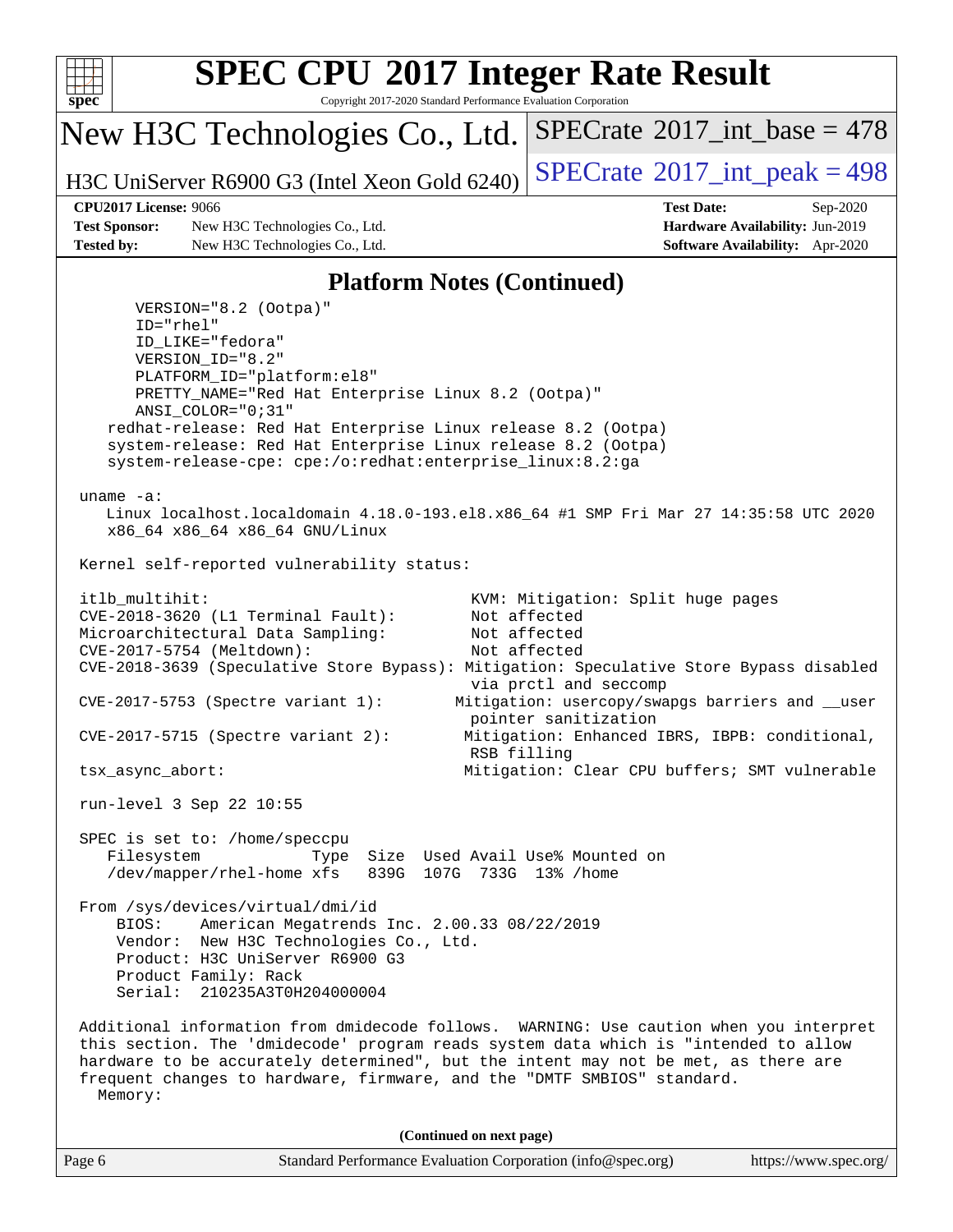

Copyright 2017-2020 Standard Performance Evaluation Corporation

# New H3C Technologies Co., Ltd.

H3C UniServer R6900 G3 (Intel Xeon Gold 6240) [SPECrate](http://www.spec.org/auto/cpu2017/Docs/result-fields.html#SPECrate2017intpeak)<sup>®</sup>[2017\\_int\\_peak = 4](http://www.spec.org/auto/cpu2017/Docs/result-fields.html#SPECrate2017intpeak)98

 $SPECrate$ <sup>®</sup>[2017\\_int\\_base =](http://www.spec.org/auto/cpu2017/Docs/result-fields.html#SPECrate2017intbase) 478

**[Test Sponsor:](http://www.spec.org/auto/cpu2017/Docs/result-fields.html#TestSponsor)** New H3C Technologies Co., Ltd. **[Hardware Availability:](http://www.spec.org/auto/cpu2017/Docs/result-fields.html#HardwareAvailability)** Jun-2019 **[Tested by:](http://www.spec.org/auto/cpu2017/Docs/result-fields.html#Testedby)** New H3C Technologies Co., Ltd. **[Software Availability:](http://www.spec.org/auto/cpu2017/Docs/result-fields.html#SoftwareAvailability)** Apr-2020

**[CPU2017 License:](http://www.spec.org/auto/cpu2017/Docs/result-fields.html#CPU2017License)** 9066 **[Test Date:](http://www.spec.org/auto/cpu2017/Docs/result-fields.html#TestDate)** Sep-2020

#### **[Platform Notes \(Continued\)](http://www.spec.org/auto/cpu2017/Docs/result-fields.html#PlatformNotes)**

 24x Micron 18ASF2G72PDZ-2G9E1 16 GB 2 rank 2933 24x NO DIMM NO DIMM

(End of data from sysinfo program)

#### **[Compiler Version Notes](http://www.spec.org/auto/cpu2017/Docs/result-fields.html#CompilerVersionNotes)**

| $\vert$ 502.gcc_r(peak)<br>C<br>-----------------------------------<br>Intel(R) C Compiler for applications running on IA-32, Version 2021.1 NextGen<br>Build 20200304<br>Copyright (C) 1985-2020 Intel Corporation. All rights reserved.<br>------------------------<br>500.perlbench_r(base) 502.gcc_r(base) 505.mcf_r(base, peak)<br>C<br>525.x264_r(base, peak) 557.xz_r(base)<br>Intel(R) C Compiler for applications running on Intel(R) $64$ , Version 2021.1<br>NextGen Build 20200304<br>Copyright (C) 1985-2020 Intel Corporation. All rights reserved.<br>500.perlbench_r(peak) 557.xz_r(peak)<br>C<br>Intel(R) C Intel(R) 64 Compiler for applications running on Intel(R) 64,<br>Version 19.1.1.217 Build 20200306<br>Copyright (C) 1985-2020 Intel Corporation. All rights reserved.<br><u> - - - - - - - - -</u><br>$\vert$ 502.gcc_r(peak)<br>C<br>Intel(R) C Compiler for applications running on IA-32, Version 2021.1 NextGen<br>Build 20200304<br>Copyright (C) 1985-2020 Intel Corporation. All rights reserved.<br>--------------------<br>500.perlbench_r(base) 502.gcc_r(base) 505.mcf_r(base, peak)<br>C<br>525.x264_r(base, peak) 557.xz_r(base)<br>Intel(R) C Compiler for applications running on Intel(R) 64, Version 2021.1<br>NextGen Build 20200304<br>(Continued on next page) |
|-----------------------------------------------------------------------------------------------------------------------------------------------------------------------------------------------------------------------------------------------------------------------------------------------------------------------------------------------------------------------------------------------------------------------------------------------------------------------------------------------------------------------------------------------------------------------------------------------------------------------------------------------------------------------------------------------------------------------------------------------------------------------------------------------------------------------------------------------------------------------------------------------------------------------------------------------------------------------------------------------------------------------------------------------------------------------------------------------------------------------------------------------------------------------------------------------------------------------------------------------------------------------------------------------------------------|
|                                                                                                                                                                                                                                                                                                                                                                                                                                                                                                                                                                                                                                                                                                                                                                                                                                                                                                                                                                                                                                                                                                                                                                                                                                                                                                                 |
|                                                                                                                                                                                                                                                                                                                                                                                                                                                                                                                                                                                                                                                                                                                                                                                                                                                                                                                                                                                                                                                                                                                                                                                                                                                                                                                 |
|                                                                                                                                                                                                                                                                                                                                                                                                                                                                                                                                                                                                                                                                                                                                                                                                                                                                                                                                                                                                                                                                                                                                                                                                                                                                                                                 |
|                                                                                                                                                                                                                                                                                                                                                                                                                                                                                                                                                                                                                                                                                                                                                                                                                                                                                                                                                                                                                                                                                                                                                                                                                                                                                                                 |
|                                                                                                                                                                                                                                                                                                                                                                                                                                                                                                                                                                                                                                                                                                                                                                                                                                                                                                                                                                                                                                                                                                                                                                                                                                                                                                                 |
|                                                                                                                                                                                                                                                                                                                                                                                                                                                                                                                                                                                                                                                                                                                                                                                                                                                                                                                                                                                                                                                                                                                                                                                                                                                                                                                 |
|                                                                                                                                                                                                                                                                                                                                                                                                                                                                                                                                                                                                                                                                                                                                                                                                                                                                                                                                                                                                                                                                                                                                                                                                                                                                                                                 |
|                                                                                                                                                                                                                                                                                                                                                                                                                                                                                                                                                                                                                                                                                                                                                                                                                                                                                                                                                                                                                                                                                                                                                                                                                                                                                                                 |
|                                                                                                                                                                                                                                                                                                                                                                                                                                                                                                                                                                                                                                                                                                                                                                                                                                                                                                                                                                                                                                                                                                                                                                                                                                                                                                                 |
|                                                                                                                                                                                                                                                                                                                                                                                                                                                                                                                                                                                                                                                                                                                                                                                                                                                                                                                                                                                                                                                                                                                                                                                                                                                                                                                 |
| ===============================<br>--------------------------------                                                                                                                                                                                                                                                                                                                                                                                                                                                                                                                                                                                                                                                                                                                                                                                                                                                                                                                                                                                                                                                                                                                                                                                                                                             |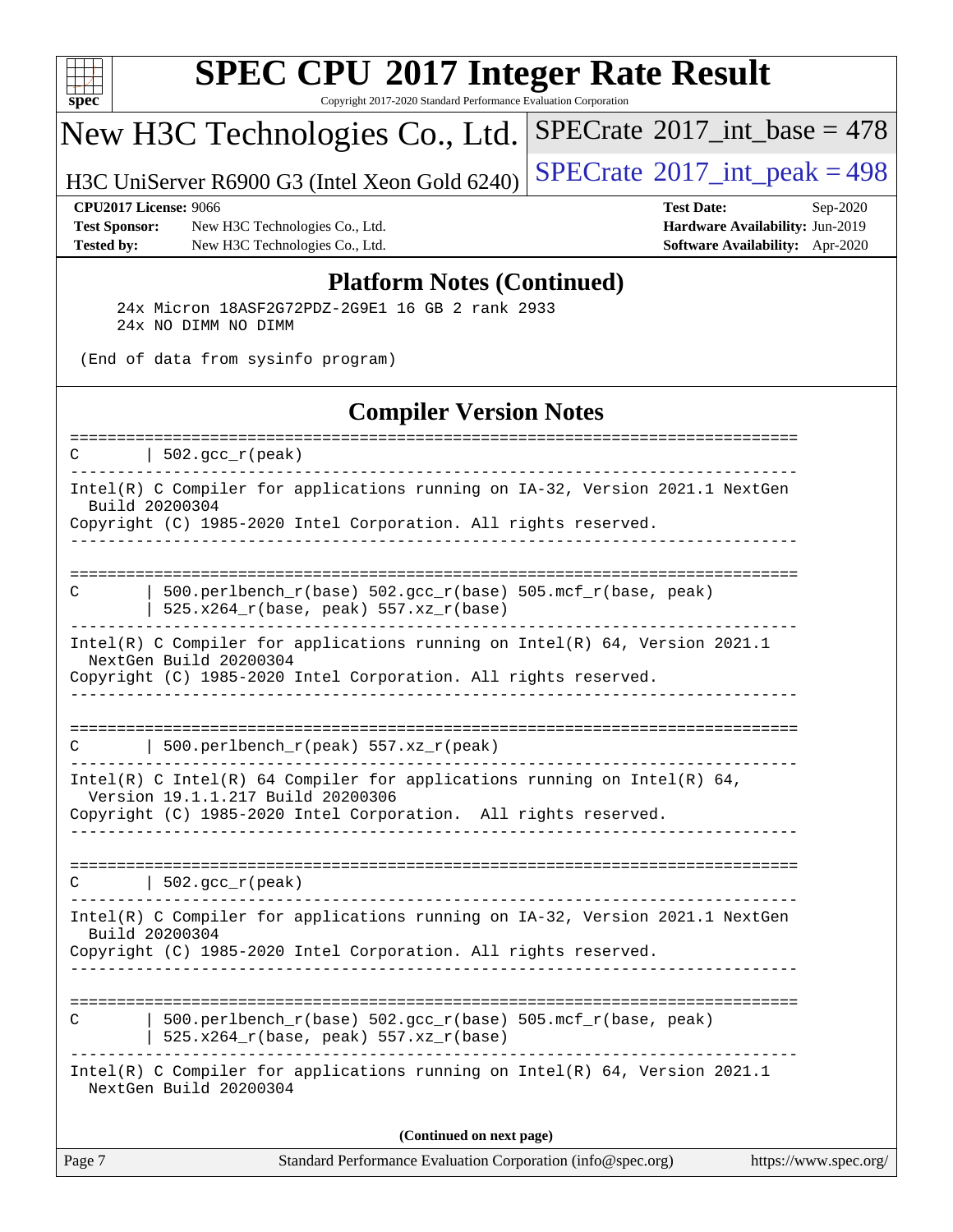| u<br>r |  |  |  |  |  |  |
|--------|--|--|--|--|--|--|

Copyright 2017-2020 Standard Performance Evaluation Corporation

# New H3C Technologies Co., Ltd.

H3C UniServer R6900 G3 (Intel Xeon Gold 6240)  $\left|$  [SPECrate](http://www.spec.org/auto/cpu2017/Docs/result-fields.html#SPECrate2017intpeak)<sup>®</sup>[2017\\_int\\_peak = 4](http://www.spec.org/auto/cpu2017/Docs/result-fields.html#SPECrate2017intpeak)98

 $SPECrate$ <sup>®</sup>[2017\\_int\\_base =](http://www.spec.org/auto/cpu2017/Docs/result-fields.html#SPECrate2017intbase) 478

**[Test Sponsor:](http://www.spec.org/auto/cpu2017/Docs/result-fields.html#TestSponsor)** New H3C Technologies Co., Ltd. **[Hardware Availability:](http://www.spec.org/auto/cpu2017/Docs/result-fields.html#HardwareAvailability)** Jun-2019 **[Tested by:](http://www.spec.org/auto/cpu2017/Docs/result-fields.html#Testedby)** New H3C Technologies Co., Ltd. **[Software Availability:](http://www.spec.org/auto/cpu2017/Docs/result-fields.html#SoftwareAvailability)** Apr-2020

**[CPU2017 License:](http://www.spec.org/auto/cpu2017/Docs/result-fields.html#CPU2017License)** 9066 **[Test Date:](http://www.spec.org/auto/cpu2017/Docs/result-fields.html#TestDate)** Sep-2020

### **[Compiler Version Notes \(Continued\)](http://www.spec.org/auto/cpu2017/Docs/result-fields.html#CompilerVersionNotes)**

| Page 8                                                          | Standard Performance Evaluation Corporation (info@spec.org)                                                                                                                      | https://www.spec.org/ |
|-----------------------------------------------------------------|----------------------------------------------------------------------------------------------------------------------------------------------------------------------------------|-----------------------|
|                                                                 | (Continued on next page)                                                                                                                                                         |                       |
|                                                                 | Fortran   548. exchange $2\lfloor r(\text{base}, \text{peak}) \rfloor$                                                                                                           |                       |
|                                                                 | Intel(R) $C++$ Compiler for applications running on Intel(R) 64, Version 2021.1<br>NextGen Build 20200304<br>Copyright (C) 1985-2020 Intel Corporation. All rights reserved.     |                       |
| $C++$                                                           | ====================================<br>520.omnetpp_r(base, peak) 523.xalancbmk_r(base, peak)<br>531.deepsjeng_r(base, peak) 541.leela_r(base, peak)<br><u>_______________</u>   |                       |
|                                                                 | Intel(R) C Intel(R) 64 Compiler for applications running on Intel(R) 64,<br>Version 19.1.1.217 Build 20200306<br>Copyright (C) 1985-2020 Intel Corporation. All rights reserved. |                       |
|                                                                 | 500.perlbench_r(peak) 557.xz_r(peak)                                                                                                                                             |                       |
|                                                                 | Intel(R) C Compiler for applications running on Intel(R) $64$ , Version 2021.1<br>NextGen Build 20200304<br>Copyright (C) 1985-2020 Intel Corporation. All rights reserved.      |                       |
| C                                                               | 500.perlbench_r(base) 502.gcc_r(base) 505.mcf_r(base, peak)<br>525.x264_r(base, peak) 557.xz_r(base)                                                                             |                       |
|                                                                 | Intel(R) C Compiler for applications running on IA-32, Version 2021.1 NextGen<br>Build 20200304<br>Copyright (C) 1985-2020 Intel Corporation. All rights reserved.               |                       |
| C                                                               | 502.gcc_r(peak)                                                                                                                                                                  |                       |
|                                                                 |                                                                                                                                                                                  |                       |
|                                                                 | Intel(R) C Intel(R) 64 Compiler for applications running on Intel(R) 64,<br>Version 19.1.1.217 Build 20200306<br>Copyright (C) 1985-2020 Intel Corporation. All rights reserved. |                       |
|                                                                 | 500.perlbench_r(peak) 557.xz_r(peak)                                                                                                                                             |                       |
| Copyright (C) 1985-2020 Intel Corporation. All rights reserved. |                                                                                                                                                                                  |                       |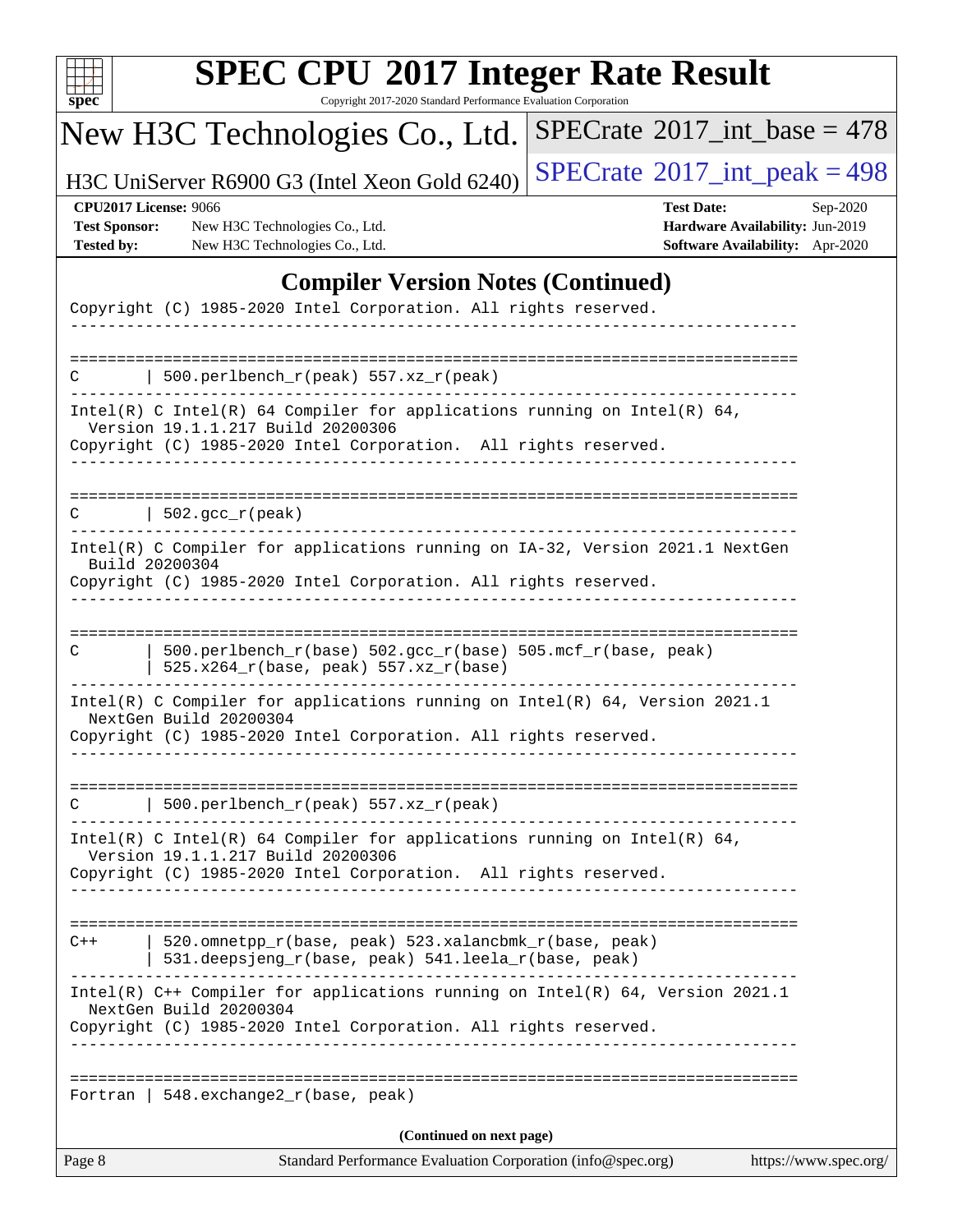

Copyright 2017-2020 Standard Performance Evaluation Corporation

## New H3C Technologies Co., Ltd.

H3C UniServer R6900 G3 (Intel Xeon Gold 6240)  $\left|$  [SPECrate](http://www.spec.org/auto/cpu2017/Docs/result-fields.html#SPECrate2017intpeak)<sup>®</sup>[2017\\_int\\_peak = 4](http://www.spec.org/auto/cpu2017/Docs/result-fields.html#SPECrate2017intpeak)98

 $SPECTate$ <sup>®</sup>[2017\\_int\\_base =](http://www.spec.org/auto/cpu2017/Docs/result-fields.html#SPECrate2017intbase) 478

**[Test Sponsor:](http://www.spec.org/auto/cpu2017/Docs/result-fields.html#TestSponsor)** New H3C Technologies Co., Ltd. **[Hardware Availability:](http://www.spec.org/auto/cpu2017/Docs/result-fields.html#HardwareAvailability)** Jun-2019 **[Tested by:](http://www.spec.org/auto/cpu2017/Docs/result-fields.html#Testedby)** New H3C Technologies Co., Ltd. **[Software Availability:](http://www.spec.org/auto/cpu2017/Docs/result-fields.html#SoftwareAvailability)** Apr-2020

**[CPU2017 License:](http://www.spec.org/auto/cpu2017/Docs/result-fields.html#CPU2017License)** 9066 **[Test Date:](http://www.spec.org/auto/cpu2017/Docs/result-fields.html#TestDate)** Sep-2020

### **[Compiler Version Notes \(Continued\)](http://www.spec.org/auto/cpu2017/Docs/result-fields.html#CompilerVersionNotes)**

------------------------------------------------------------------------------ Intel(R) Fortran Intel(R) 64 Compiler for applications running on Intel(R) 64, Version 19.1.1.217 Build 20200306 Copyright (C) 1985-2020 Intel Corporation. All rights reserved. ------------------------------------------------------------------------------

### **[Base Compiler Invocation](http://www.spec.org/auto/cpu2017/Docs/result-fields.html#BaseCompilerInvocation)**

[C benchmarks](http://www.spec.org/auto/cpu2017/Docs/result-fields.html#Cbenchmarks):  $i$ cc

[C++ benchmarks:](http://www.spec.org/auto/cpu2017/Docs/result-fields.html#CXXbenchmarks) [icpc](http://www.spec.org/cpu2017/results/res2020q4/cpu2017-20200927-24037.flags.html#user_CXXbase_intel_icpc_c510b6838c7f56d33e37e94d029a35b4a7bccf4766a728ee175e80a419847e808290a9b78be685c44ab727ea267ec2f070ec5dc83b407c0218cded6866a35d07)

[Fortran benchmarks](http://www.spec.org/auto/cpu2017/Docs/result-fields.html#Fortranbenchmarks): [ifort](http://www.spec.org/cpu2017/results/res2020q4/cpu2017-20200927-24037.flags.html#user_FCbase_intel_ifort_8111460550e3ca792625aed983ce982f94888b8b503583aa7ba2b8303487b4d8a21a13e7191a45c5fd58ff318f48f9492884d4413fa793fd88dd292cad7027ca)

### **[Base Portability Flags](http://www.spec.org/auto/cpu2017/Docs/result-fields.html#BasePortabilityFlags)**

 500.perlbench\_r: [-DSPEC\\_LP64](http://www.spec.org/cpu2017/results/res2020q4/cpu2017-20200927-24037.flags.html#b500.perlbench_r_basePORTABILITY_DSPEC_LP64) [-DSPEC\\_LINUX\\_X64](http://www.spec.org/cpu2017/results/res2020q4/cpu2017-20200927-24037.flags.html#b500.perlbench_r_baseCPORTABILITY_DSPEC_LINUX_X64) 502.gcc\_r: [-DSPEC\\_LP64](http://www.spec.org/cpu2017/results/res2020q4/cpu2017-20200927-24037.flags.html#suite_basePORTABILITY502_gcc_r_DSPEC_LP64) 505.mcf\_r: [-DSPEC\\_LP64](http://www.spec.org/cpu2017/results/res2020q4/cpu2017-20200927-24037.flags.html#suite_basePORTABILITY505_mcf_r_DSPEC_LP64) 520.omnetpp\_r: [-DSPEC\\_LP64](http://www.spec.org/cpu2017/results/res2020q4/cpu2017-20200927-24037.flags.html#suite_basePORTABILITY520_omnetpp_r_DSPEC_LP64) 523.xalancbmk\_r: [-DSPEC\\_LP64](http://www.spec.org/cpu2017/results/res2020q4/cpu2017-20200927-24037.flags.html#suite_basePORTABILITY523_xalancbmk_r_DSPEC_LP64) [-DSPEC\\_LINUX](http://www.spec.org/cpu2017/results/res2020q4/cpu2017-20200927-24037.flags.html#b523.xalancbmk_r_baseCXXPORTABILITY_DSPEC_LINUX) 525.x264\_r: [-DSPEC\\_LP64](http://www.spec.org/cpu2017/results/res2020q4/cpu2017-20200927-24037.flags.html#suite_basePORTABILITY525_x264_r_DSPEC_LP64) 531.deepsjeng\_r: [-DSPEC\\_LP64](http://www.spec.org/cpu2017/results/res2020q4/cpu2017-20200927-24037.flags.html#suite_basePORTABILITY531_deepsjeng_r_DSPEC_LP64) 541.leela\_r: [-DSPEC\\_LP64](http://www.spec.org/cpu2017/results/res2020q4/cpu2017-20200927-24037.flags.html#suite_basePORTABILITY541_leela_r_DSPEC_LP64) 548.exchange2\_r: [-DSPEC\\_LP64](http://www.spec.org/cpu2017/results/res2020q4/cpu2017-20200927-24037.flags.html#suite_basePORTABILITY548_exchange2_r_DSPEC_LP64) 557.xz\_r: [-DSPEC\\_LP64](http://www.spec.org/cpu2017/results/res2020q4/cpu2017-20200927-24037.flags.html#suite_basePORTABILITY557_xz_r_DSPEC_LP64)

### **[Base Optimization Flags](http://www.spec.org/auto/cpu2017/Docs/result-fields.html#BaseOptimizationFlags)**

| C benchmarks:                                                                                  |
|------------------------------------------------------------------------------------------------|
| -m64 -qnextgen -std=c11                                                                        |
| -Wl,-plugin-opt=-x86-branches-within-32B-boundaries -Wl,-z, muldefs                            |
| -xCORE-AVX512 -03 -ffast-math -flto -mfpmath=sse -funroll-loops                                |
| -fuse-ld=gold -gopt-mem-layout-trans=4                                                         |
| -L/usr/local/IntelCompiler19/compilers and libraries 2020.1.217/linux/compiler/lib/intel64 lin |
| -lakmalloc                                                                                     |
|                                                                                                |
|                                                                                                |
|                                                                                                |

**(Continued on next page)**

Page 9 Standard Performance Evaluation Corporation [\(info@spec.org\)](mailto:info@spec.org) <https://www.spec.org/>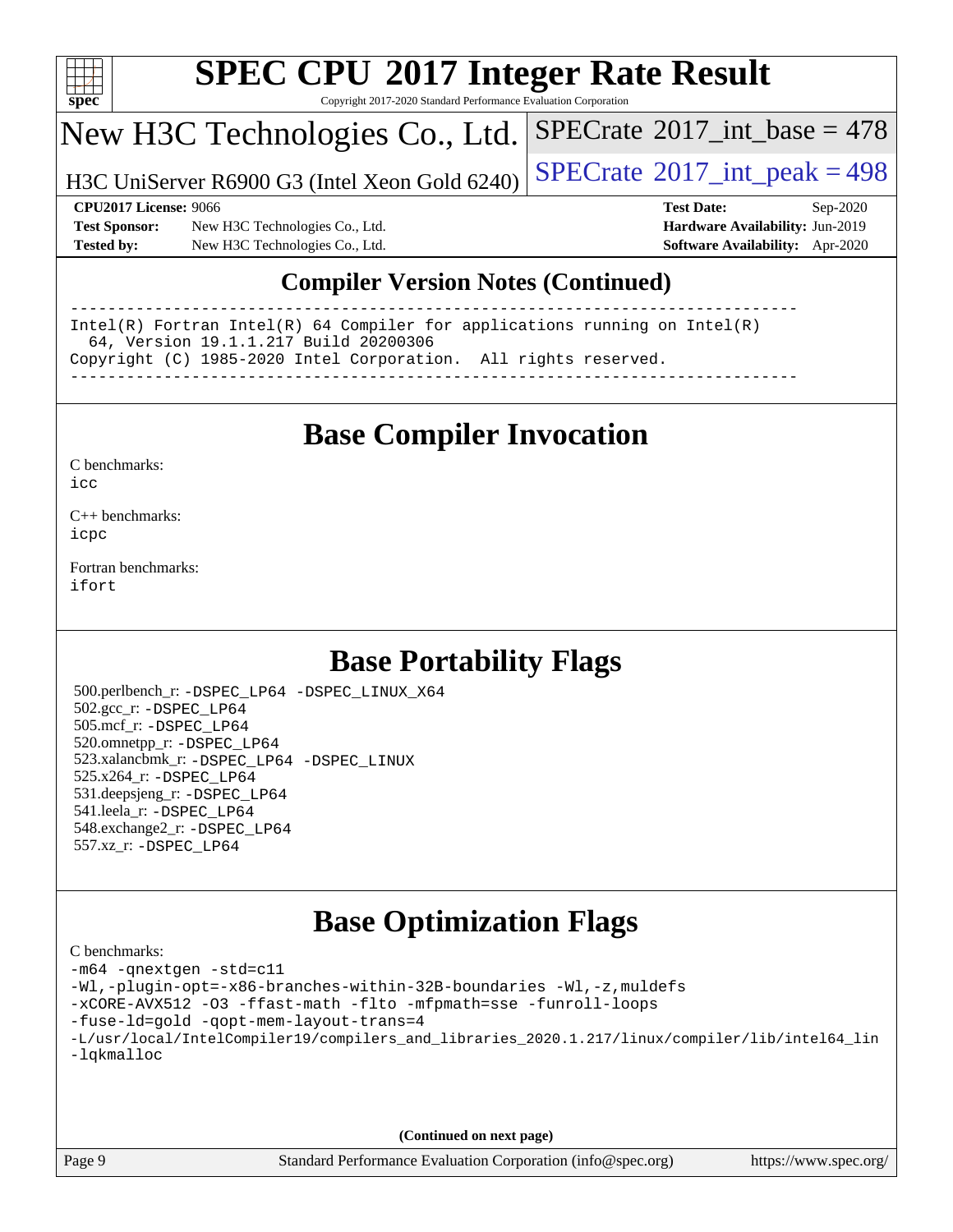

Copyright 2017-2020 Standard Performance Evaluation Corporation

## New H3C Technologies Co., Ltd.

H3C UniServer R6900 G3 (Intel Xeon Gold 6240)  $\left|$  [SPECrate](http://www.spec.org/auto/cpu2017/Docs/result-fields.html#SPECrate2017intpeak)<sup>®</sup>[2017\\_int\\_peak = 4](http://www.spec.org/auto/cpu2017/Docs/result-fields.html#SPECrate2017intpeak)98

 $SPECTate$ <sup>®</sup>[2017\\_int\\_base =](http://www.spec.org/auto/cpu2017/Docs/result-fields.html#SPECrate2017intbase) 478

**[Test Sponsor:](http://www.spec.org/auto/cpu2017/Docs/result-fields.html#TestSponsor)** New H3C Technologies Co., Ltd. **[Hardware Availability:](http://www.spec.org/auto/cpu2017/Docs/result-fields.html#HardwareAvailability)** Jun-2019 **[Tested by:](http://www.spec.org/auto/cpu2017/Docs/result-fields.html#Testedby)** New H3C Technologies Co., Ltd. **[Software Availability:](http://www.spec.org/auto/cpu2017/Docs/result-fields.html#SoftwareAvailability)** Apr-2020

**[CPU2017 License:](http://www.spec.org/auto/cpu2017/Docs/result-fields.html#CPU2017License)** 9066 **[Test Date:](http://www.spec.org/auto/cpu2017/Docs/result-fields.html#TestDate)** Sep-2020

# **[Base Optimization Flags \(Continued\)](http://www.spec.org/auto/cpu2017/Docs/result-fields.html#BaseOptimizationFlags)**

#### [C++ benchmarks:](http://www.spec.org/auto/cpu2017/Docs/result-fields.html#CXXbenchmarks)

[-m64](http://www.spec.org/cpu2017/results/res2020q4/cpu2017-20200927-24037.flags.html#user_CXXbase_m64-icc) [-qnextgen](http://www.spec.org/cpu2017/results/res2020q4/cpu2017-20200927-24037.flags.html#user_CXXbase_f-qnextgen) [-Wl,-plugin-opt=-x86-branches-within-32B-boundaries](http://www.spec.org/cpu2017/results/res2020q4/cpu2017-20200927-24037.flags.html#user_CXXbase_f-x86-branches-within-32B-boundaries_0098b4e4317ae60947b7b728078a624952a08ac37a3c797dfb4ffeb399e0c61a9dd0f2f44ce917e9361fb9076ccb15e7824594512dd315205382d84209e912f3) [-Wl,-z,muldefs](http://www.spec.org/cpu2017/results/res2020q4/cpu2017-20200927-24037.flags.html#user_CXXbase_link_force_multiple1_b4cbdb97b34bdee9ceefcfe54f4c8ea74255f0b02a4b23e853cdb0e18eb4525ac79b5a88067c842dd0ee6996c24547a27a4b99331201badda8798ef8a743f577) [-xCORE-AVX512](http://www.spec.org/cpu2017/results/res2020q4/cpu2017-20200927-24037.flags.html#user_CXXbase_f-xCORE-AVX512) [-O3](http://www.spec.org/cpu2017/results/res2020q4/cpu2017-20200927-24037.flags.html#user_CXXbase_f-O3) [-ffast-math](http://www.spec.org/cpu2017/results/res2020q4/cpu2017-20200927-24037.flags.html#user_CXXbase_f-ffast-math) [-flto](http://www.spec.org/cpu2017/results/res2020q4/cpu2017-20200927-24037.flags.html#user_CXXbase_f-flto) [-mfpmath=sse](http://www.spec.org/cpu2017/results/res2020q4/cpu2017-20200927-24037.flags.html#user_CXXbase_f-mfpmath_70eb8fac26bde974f8ab713bc9086c5621c0b8d2f6c86f38af0bd7062540daf19db5f3a066d8c6684be05d84c9b6322eb3b5be6619d967835195b93d6c02afa1) [-funroll-loops](http://www.spec.org/cpu2017/results/res2020q4/cpu2017-20200927-24037.flags.html#user_CXXbase_f-funroll-loops) [-fuse-ld=gold](http://www.spec.org/cpu2017/results/res2020q4/cpu2017-20200927-24037.flags.html#user_CXXbase_f-fuse-ld_920b3586e2b8c6e0748b9c84fa9b744736ba725a32cab14ad8f3d4ad28eecb2f59d1144823d2e17006539a88734fe1fc08fc3035f7676166309105a78aaabc32) [-qopt-mem-layout-trans=4](http://www.spec.org/cpu2017/results/res2020q4/cpu2017-20200927-24037.flags.html#user_CXXbase_f-qopt-mem-layout-trans_fa39e755916c150a61361b7846f310bcdf6f04e385ef281cadf3647acec3f0ae266d1a1d22d972a7087a248fd4e6ca390a3634700869573d231a252c784941a8) [-L/usr/local/IntelCompiler19/compilers\\_and\\_libraries\\_2020.1.217/linux/compiler/lib/intel64\\_lin](http://www.spec.org/cpu2017/results/res2020q4/cpu2017-20200927-24037.flags.html#user_CXXbase_linkpath_2cb6f503891ebf8baee7515f4e7d4ec1217444d1d05903cc0091ac4158de400651d2b2313a9fa414cb8a8f0e16ab029634f5c6db340f400369c190d4db8a54a0) [-lqkmalloc](http://www.spec.org/cpu2017/results/res2020q4/cpu2017-20200927-24037.flags.html#user_CXXbase_qkmalloc_link_lib_79a818439969f771c6bc311cfd333c00fc099dad35c030f5aab9dda831713d2015205805422f83de8875488a2991c0a156aaa600e1f9138f8fc37004abc96dc5)

#### [Fortran benchmarks:](http://www.spec.org/auto/cpu2017/Docs/result-fields.html#Fortranbenchmarks)

[-m64](http://www.spec.org/cpu2017/results/res2020q4/cpu2017-20200927-24037.flags.html#user_FCbase_m64-icc) [-Wl,-plugin-opt=-x86-branches-within-32B-boundaries](http://www.spec.org/cpu2017/results/res2020q4/cpu2017-20200927-24037.flags.html#user_FCbase_f-x86-branches-within-32B-boundaries_0098b4e4317ae60947b7b728078a624952a08ac37a3c797dfb4ffeb399e0c61a9dd0f2f44ce917e9361fb9076ccb15e7824594512dd315205382d84209e912f3) [-Wl,-z,muldefs](http://www.spec.org/cpu2017/results/res2020q4/cpu2017-20200927-24037.flags.html#user_FCbase_link_force_multiple1_b4cbdb97b34bdee9ceefcfe54f4c8ea74255f0b02a4b23e853cdb0e18eb4525ac79b5a88067c842dd0ee6996c24547a27a4b99331201badda8798ef8a743f577) [-xCORE-AVX512](http://www.spec.org/cpu2017/results/res2020q4/cpu2017-20200927-24037.flags.html#user_FCbase_f-xCORE-AVX512) [-O3](http://www.spec.org/cpu2017/results/res2020q4/cpu2017-20200927-24037.flags.html#user_FCbase_f-O3) [-ipo](http://www.spec.org/cpu2017/results/res2020q4/cpu2017-20200927-24037.flags.html#user_FCbase_f-ipo) [-no-prec-div](http://www.spec.org/cpu2017/results/res2020q4/cpu2017-20200927-24037.flags.html#user_FCbase_f-no-prec-div) [-qopt-mem-layout-trans=4](http://www.spec.org/cpu2017/results/res2020q4/cpu2017-20200927-24037.flags.html#user_FCbase_f-qopt-mem-layout-trans_fa39e755916c150a61361b7846f310bcdf6f04e385ef281cadf3647acec3f0ae266d1a1d22d972a7087a248fd4e6ca390a3634700869573d231a252c784941a8) [-nostandard-realloc-lhs](http://www.spec.org/cpu2017/results/res2020q4/cpu2017-20200927-24037.flags.html#user_FCbase_f_2003_std_realloc_82b4557e90729c0f113870c07e44d33d6f5a304b4f63d4c15d2d0f1fab99f5daaed73bdb9275d9ae411527f28b936061aa8b9c8f2d63842963b95c9dd6426b8a) [-align array32byte](http://www.spec.org/cpu2017/results/res2020q4/cpu2017-20200927-24037.flags.html#user_FCbase_align_array32byte_b982fe038af199962ba9a80c053b8342c548c85b40b8e86eb3cc33dee0d7986a4af373ac2d51c3f7cf710a18d62fdce2948f201cd044323541f22fc0fffc51b6) [-auto](http://www.spec.org/cpu2017/results/res2020q4/cpu2017-20200927-24037.flags.html#user_FCbase_f-auto) [-mbranches-within-32B-boundaries](http://www.spec.org/cpu2017/results/res2020q4/cpu2017-20200927-24037.flags.html#user_FCbase_f-mbranches-within-32B-boundaries) [-L/usr/local/IntelCompiler19/compilers\\_and\\_libraries\\_2020.1.217/linux/compiler/lib/intel64\\_lin](http://www.spec.org/cpu2017/results/res2020q4/cpu2017-20200927-24037.flags.html#user_FCbase_linkpath_2cb6f503891ebf8baee7515f4e7d4ec1217444d1d05903cc0091ac4158de400651d2b2313a9fa414cb8a8f0e16ab029634f5c6db340f400369c190d4db8a54a0) [-lqkmalloc](http://www.spec.org/cpu2017/results/res2020q4/cpu2017-20200927-24037.flags.html#user_FCbase_qkmalloc_link_lib_79a818439969f771c6bc311cfd333c00fc099dad35c030f5aab9dda831713d2015205805422f83de8875488a2991c0a156aaa600e1f9138f8fc37004abc96dc5)

## **[Peak Compiler Invocation](http://www.spec.org/auto/cpu2017/Docs/result-fields.html#PeakCompilerInvocation)**

[C benchmarks](http://www.spec.org/auto/cpu2017/Docs/result-fields.html#Cbenchmarks): [icc](http://www.spec.org/cpu2017/results/res2020q4/cpu2017-20200927-24037.flags.html#user_CCpeak_intel_icc_66fc1ee009f7361af1fbd72ca7dcefbb700085f36577c54f309893dd4ec40d12360134090235512931783d35fd58c0460139e722d5067c5574d8eaf2b3e37e92)

[C++ benchmarks:](http://www.spec.org/auto/cpu2017/Docs/result-fields.html#CXXbenchmarks) [icpc](http://www.spec.org/cpu2017/results/res2020q4/cpu2017-20200927-24037.flags.html#user_CXXpeak_intel_icpc_c510b6838c7f56d33e37e94d029a35b4a7bccf4766a728ee175e80a419847e808290a9b78be685c44ab727ea267ec2f070ec5dc83b407c0218cded6866a35d07)

[Fortran benchmarks](http://www.spec.org/auto/cpu2017/Docs/result-fields.html#Fortranbenchmarks): [ifort](http://www.spec.org/cpu2017/results/res2020q4/cpu2017-20200927-24037.flags.html#user_FCpeak_intel_ifort_8111460550e3ca792625aed983ce982f94888b8b503583aa7ba2b8303487b4d8a21a13e7191a45c5fd58ff318f48f9492884d4413fa793fd88dd292cad7027ca)

## **[Peak Portability Flags](http://www.spec.org/auto/cpu2017/Docs/result-fields.html#PeakPortabilityFlags)**

 500.perlbench\_r: [-DSPEC\\_LP64](http://www.spec.org/cpu2017/results/res2020q4/cpu2017-20200927-24037.flags.html#b500.perlbench_r_peakPORTABILITY_DSPEC_LP64) [-DSPEC\\_LINUX\\_X64](http://www.spec.org/cpu2017/results/res2020q4/cpu2017-20200927-24037.flags.html#b500.perlbench_r_peakCPORTABILITY_DSPEC_LINUX_X64) 502.gcc\_r: [-D\\_FILE\\_OFFSET\\_BITS=64](http://www.spec.org/cpu2017/results/res2020q4/cpu2017-20200927-24037.flags.html#user_peakPORTABILITY502_gcc_r_file_offset_bits_64_5ae949a99b284ddf4e95728d47cb0843d81b2eb0e18bdfe74bbf0f61d0b064f4bda2f10ea5eb90e1dcab0e84dbc592acfc5018bc955c18609f94ddb8d550002c) 505.mcf\_r: [-DSPEC\\_LP64](http://www.spec.org/cpu2017/results/res2020q4/cpu2017-20200927-24037.flags.html#suite_peakPORTABILITY505_mcf_r_DSPEC_LP64) 520.omnetpp\_r: [-DSPEC\\_LP64](http://www.spec.org/cpu2017/results/res2020q4/cpu2017-20200927-24037.flags.html#suite_peakPORTABILITY520_omnetpp_r_DSPEC_LP64) 523.xalancbmk\_r: [-DSPEC\\_LP64](http://www.spec.org/cpu2017/results/res2020q4/cpu2017-20200927-24037.flags.html#suite_peakPORTABILITY523_xalancbmk_r_DSPEC_LP64) [-DSPEC\\_LINUX](http://www.spec.org/cpu2017/results/res2020q4/cpu2017-20200927-24037.flags.html#b523.xalancbmk_r_peakCXXPORTABILITY_DSPEC_LINUX) 525.x264\_r: [-DSPEC\\_LP64](http://www.spec.org/cpu2017/results/res2020q4/cpu2017-20200927-24037.flags.html#suite_peakPORTABILITY525_x264_r_DSPEC_LP64) 531.deepsjeng\_r: [-DSPEC\\_LP64](http://www.spec.org/cpu2017/results/res2020q4/cpu2017-20200927-24037.flags.html#suite_peakPORTABILITY531_deepsjeng_r_DSPEC_LP64) 541.leela\_r: [-DSPEC\\_LP64](http://www.spec.org/cpu2017/results/res2020q4/cpu2017-20200927-24037.flags.html#suite_peakPORTABILITY541_leela_r_DSPEC_LP64) 548.exchange2\_r: [-DSPEC\\_LP64](http://www.spec.org/cpu2017/results/res2020q4/cpu2017-20200927-24037.flags.html#suite_peakPORTABILITY548_exchange2_r_DSPEC_LP64) 557.xz\_r: [-DSPEC\\_LP64](http://www.spec.org/cpu2017/results/res2020q4/cpu2017-20200927-24037.flags.html#suite_peakPORTABILITY557_xz_r_DSPEC_LP64)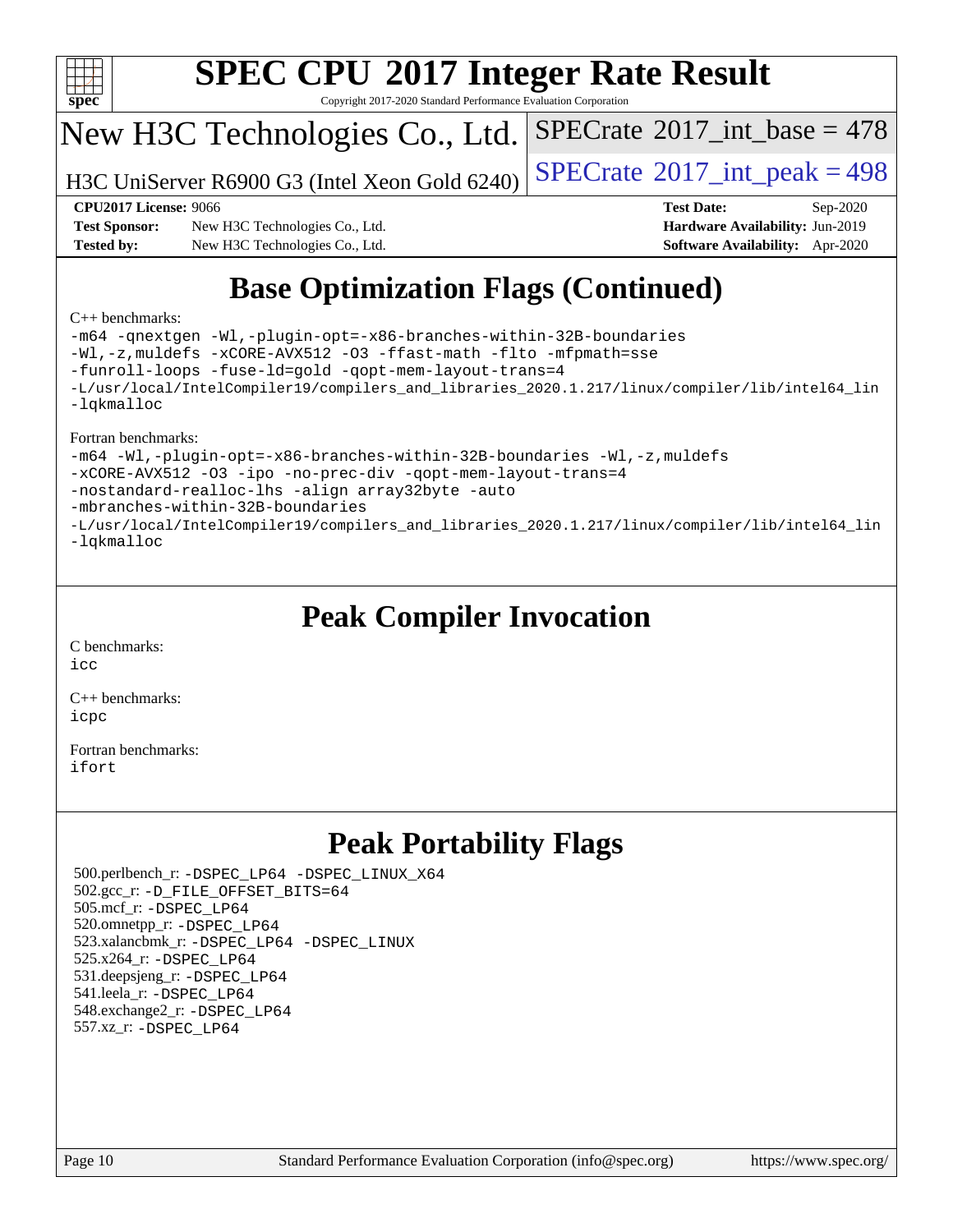| <b>SPEC CPU®2017 Integer Rate Result</b><br>spec<br>Copyright 2017-2020 Standard Performance Evaluation Corporation                                                                                                                                                                                                                                                                                                                                   |                                                                                                            |  |  |  |  |  |  |
|-------------------------------------------------------------------------------------------------------------------------------------------------------------------------------------------------------------------------------------------------------------------------------------------------------------------------------------------------------------------------------------------------------------------------------------------------------|------------------------------------------------------------------------------------------------------------|--|--|--|--|--|--|
| New H3C Technologies Co., Ltd.                                                                                                                                                                                                                                                                                                                                                                                                                        | $SPECTate$ <sup>®</sup> 2017_int_base = 478                                                                |  |  |  |  |  |  |
| H3C UniServer R6900 G3 (Intel Xeon Gold 6240)                                                                                                                                                                                                                                                                                                                                                                                                         | $SPECTate$ <sup>®</sup> 2017_int_peak = 498                                                                |  |  |  |  |  |  |
| <b>CPU2017 License: 9066</b><br><b>Test Sponsor:</b><br>New H3C Technologies Co., Ltd.<br><b>Tested by:</b><br>New H3C Technologies Co., Ltd.                                                                                                                                                                                                                                                                                                         | <b>Test Date:</b><br>Sep-2020<br>Hardware Availability: Jun-2019<br><b>Software Availability:</b> Apr-2020 |  |  |  |  |  |  |
| <b>Peak Optimization Flags</b>                                                                                                                                                                                                                                                                                                                                                                                                                        |                                                                                                            |  |  |  |  |  |  |
| C benchmarks:                                                                                                                                                                                                                                                                                                                                                                                                                                         |                                                                                                            |  |  |  |  |  |  |
| $500.$ perlbench_r: -Wl, -z, muldefs -prof-gen(pass 1) -prof-use(pass 2)<br>-xCORE-AVX512 -ipo -03 -no-prec-div<br>-gopt-mem-layout-trans=4 -fno-strict-overflow<br>-mbranches-within-32B-boundaries<br>-L/usr/local/IntelCompiler19/compilers_and_libraries_2020.1.217/linux/compiler/lib/intel64_lin<br>-lqkmalloc                                                                                                                                  |                                                                                                            |  |  |  |  |  |  |
| $502.\text{gcc\_r}$ : $-m32$<br>-L/usr/local/IntelCompiler19/compilers_and_libraries_2020.1.217/linux/compiler/lib/ia32_lin<br>-std=gnu89<br>-Wl,-plugin-opt=-x86-branches-within-32B-boundaries<br>-Wl,-z, muldefs -fprofile-generate(pass 1)<br>-fprofile-use=default.profdata(pass 2) -xCORE-AVX512 -flto<br>-Ofast(pass 1) -03 -ffast-math -qnextgen -fuse-ld=gold<br>-qopt-mem-layout-trans=4 -L/usr/local/jemalloc32-5.0.1/lib<br>$-lj$ emalloc |                                                                                                            |  |  |  |  |  |  |
| $505.\text{mcf}_r$ : basepeak = yes                                                                                                                                                                                                                                                                                                                                                                                                                   |                                                                                                            |  |  |  |  |  |  |
| $525.x264$ - $r: -m64$ -qnextgen -std=c11<br>-Wl,-plugin-opt=-x86-branches-within-32B-boundaries<br>-Wl,-z, muldefs -xCORE-AVX512 -flto -03 -ffast-math<br>-fuse-ld=gold -qopt-mem-layout-trans=4 -fno-alias<br>-L/usr/local/IntelCompiler19/compilers_and_libraries_2020.1.217/linux/compiler/lib/intel64_lin<br>-lqkmalloc                                                                                                                          |                                                                                                            |  |  |  |  |  |  |
| $557.xz_r: -W1, -z$ , muldefs $-xCORE-AVX512 -ipo -03 -no-prec-div$<br>-qopt-mem-layout-trans=4 -mbranches-within-32B-boundaries<br>-L/usr/local/IntelCompiler19/compilers_and_libraries_2020.1.217/linux/compiler/lib/intel64_lin<br>-lqkmalloc                                                                                                                                                                                                      |                                                                                                            |  |  |  |  |  |  |
| C++ benchmarks:                                                                                                                                                                                                                                                                                                                                                                                                                                       |                                                                                                            |  |  |  |  |  |  |
| $520.$ omnetpp_r: basepeak = yes                                                                                                                                                                                                                                                                                                                                                                                                                      |                                                                                                            |  |  |  |  |  |  |
| $523.xalanchmk_r:$ basepeak = yes                                                                                                                                                                                                                                                                                                                                                                                                                     |                                                                                                            |  |  |  |  |  |  |
| $531.$ deepsjeng_r: basepeak = yes                                                                                                                                                                                                                                                                                                                                                                                                                    |                                                                                                            |  |  |  |  |  |  |
| $541$ leela_r: basepeak = yes                                                                                                                                                                                                                                                                                                                                                                                                                         |                                                                                                            |  |  |  |  |  |  |
| Fortran benchmarks:                                                                                                                                                                                                                                                                                                                                                                                                                                   |                                                                                                            |  |  |  |  |  |  |
|                                                                                                                                                                                                                                                                                                                                                                                                                                                       |                                                                                                            |  |  |  |  |  |  |
| (Continued on next page)                                                                                                                                                                                                                                                                                                                                                                                                                              |                                                                                                            |  |  |  |  |  |  |
| Page 11<br>Standard Performance Evaluation Corporation (info@spec.org)                                                                                                                                                                                                                                                                                                                                                                                | https://www.spec.org/                                                                                      |  |  |  |  |  |  |